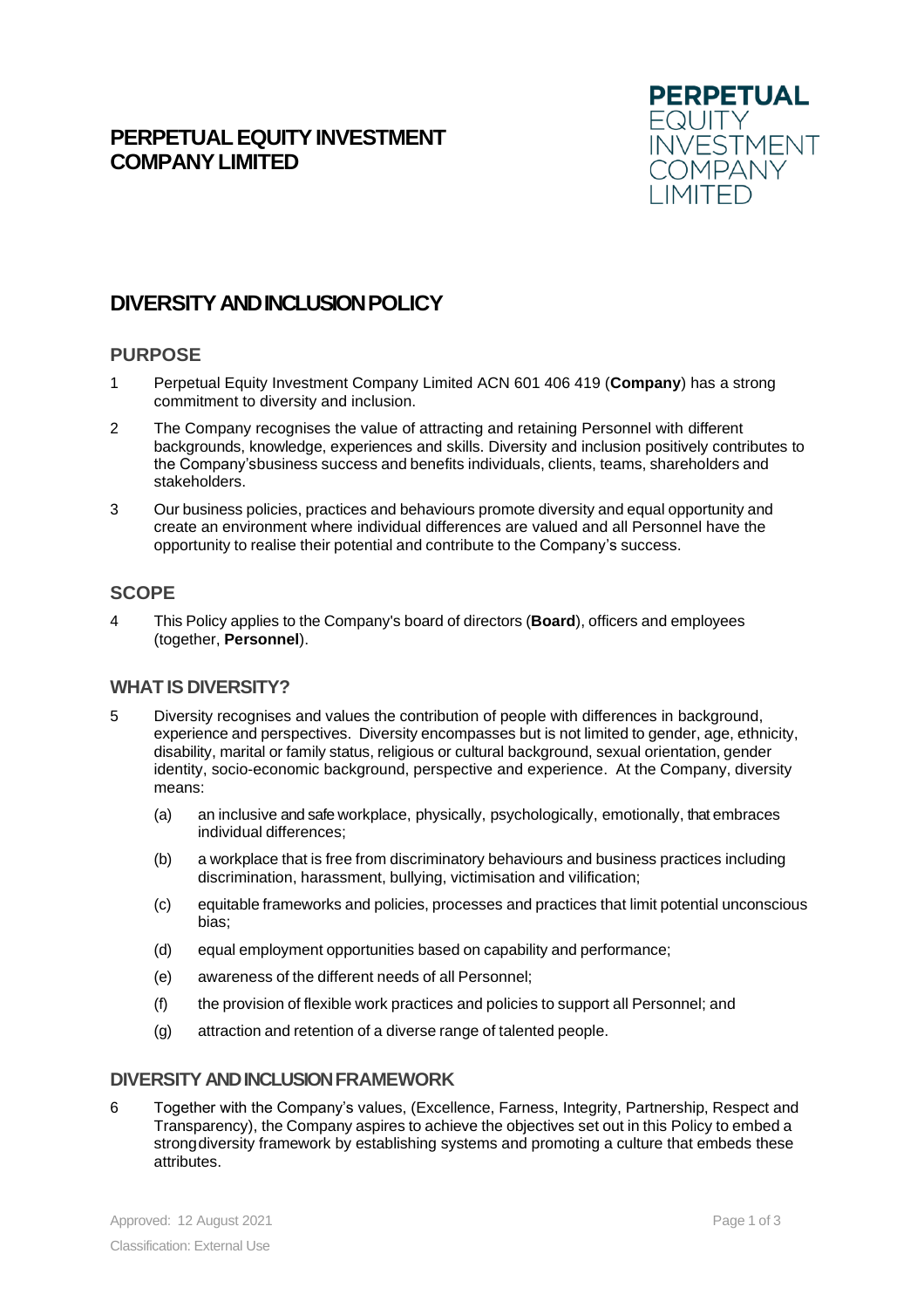#### **RESPONSIBILITIES**

#### **Board**

- 7 The Board is responsible for designing and overseeing the implementation of this Policy, including setting measurable objectives for achieving gender diversity for the Board.
- 8 The directors of the Company will be responsible for promoting diversity within the Company's culture and monitoring the effectiveness of this Policy. The Board recognises that it needs to lead by example in order to foster a value for diversity within the Company's culture.
- 9 The Board, with the assistance of the Nomination and Corporate Governance Committee, has regard to diversity and inclusion when considering Board succession issues.

#### **Nomination & Corporate Governance Committee**

10 The Nomination & Corporate Governance Committee is responsible for periodically reviewing this Policy to check that it is operating effectively and whether any changes are required. The Nomination and Corporate Governance Committee will provide the Board with an annual report on the status of diversity and inclusion within the Company and the effectiveness of this Policy in achieving any measurable objectives which have been set to achieve diversity and inclusion.

#### **Personnel**

11 All Personnel are required to act in a manner that supports diversity within the workplace and promotes the objectives set out in this Policy. Personnel are encouraged to provide feedback to the Company Secretary regarding programs or initiatives which will improve diversity.

### **GENDER DIVERSITY**

- 12 The Company recognises that gender diversity amongst its Personnel:
	- (a) broadens the pool of high-quality Personnel;
	- (b) is likely to support retention of Personnel;
	- (c) is likely to encourage greater innovation by drawing on different perspectives;
	- (d) is a socially and economically responsible governance practice; and
	- (e) will improve the Company's corporate reputation.
- 13 The Board will adopt measurable objectives to assist the Company to achieve gender diversity and review the Company's progress in meeting these objectives and the effectiveness of these objectives each year. The Nomination and Corporate Governance Committee is responsible for recommending such measurable objectives to the Board. The Board has established a measurable objective related to gender diversity and set a target of not less than:
	- (a) if the Board comprises four directors, 25% for each gender; and
	- (b) if the Board comprises five directors, 40% for each gender.
- 14 The Nomination and Corporate Governance Committee will report to the Board on the effectiveness of the Company's diversity objectives each year.

#### **NON-INCLUSIVE OR DISCRIMINATORY BEHAVIOUR**

- 15 Discrimination, harassment, vilification and victimisation will not be tolerated under any circumstances.
- 16 Direct discrimination is denying a person of an opportunity or treating them less favourably because they belong to a particular group or category.

For example: not selecting a female applicant on the grounds of males typically doing the job.

17 Indirect discrimination occurs when an action or policy which appears to treat everyone equally, has a discriminatory effect against a certain group of people.

> For example: holding workplace meetings after work hours when Personnel with family responsibilities would find it hard to attend.